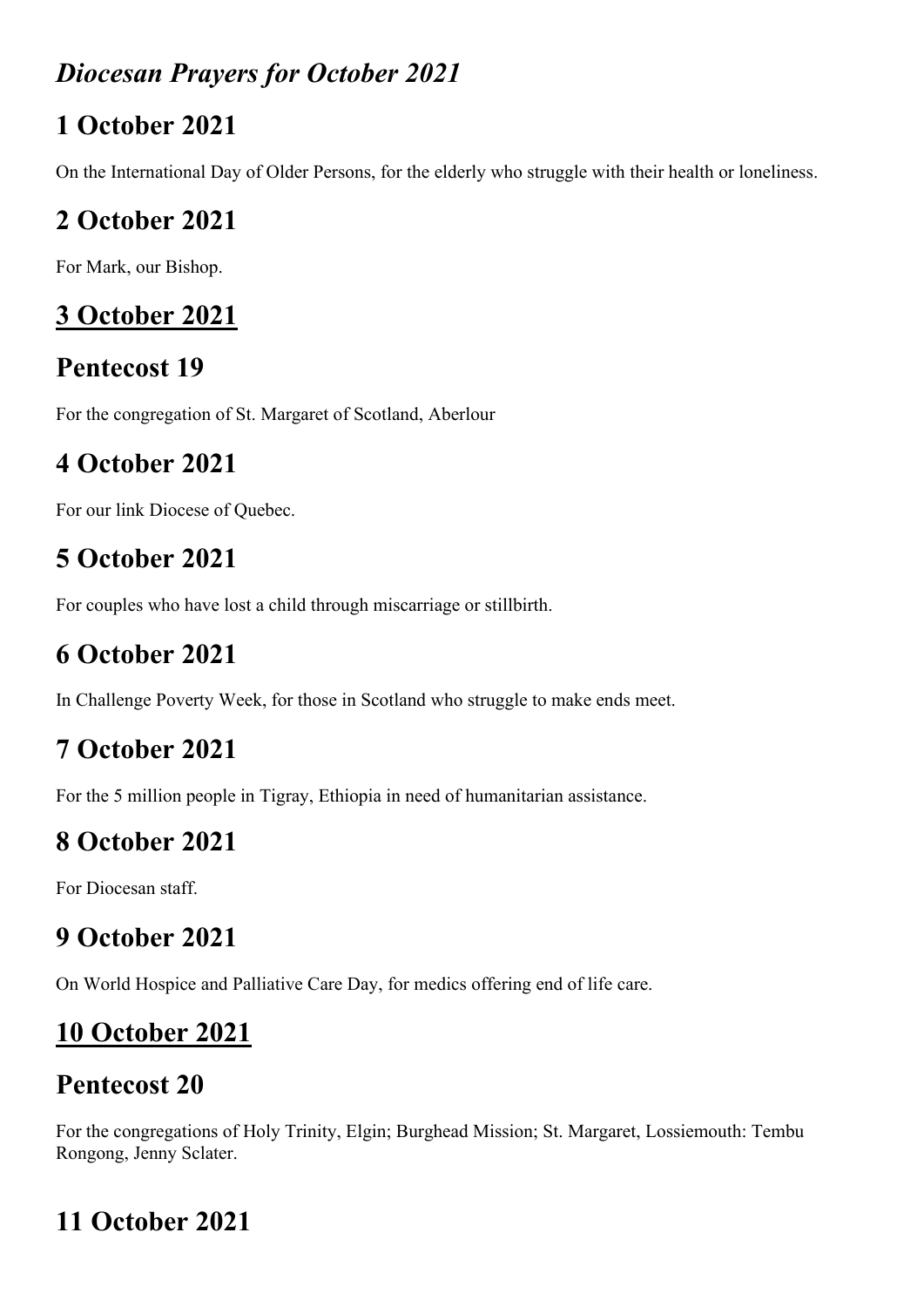For preparations for the UN climate conference to take place in Glasgow in November.

#### **12 October 2021**

For those who live and work in local prisons.

#### **13 October 2021**

For the 702,200 children who attend 2476 schools in Scotland.

#### **14 October 2021**

For our local politicians and councillors.

#### **15 October 2021**

For retired clergy assisting in the Diocese.

#### **16 October 2021**

On World Food Day, for those who today will go hungry.

### **17 October 2021**

### **Pentecost 21**

For the congregation of St. John, Forres: Hamilton Inbadas, Anthony Matchwick.

### **18 October 2021**

### **Luke, Evangelist**

For surgeons and anaesthetists trying to catch up with surgery waiting lists.

### **19 October 2021**

For bold steps to reduce emissions in response to the climate emergency.

### **20 October 2021**

For economists and bankers.

### **21 October 2021**

For children who have additional support needs.

### **22 October 2021**